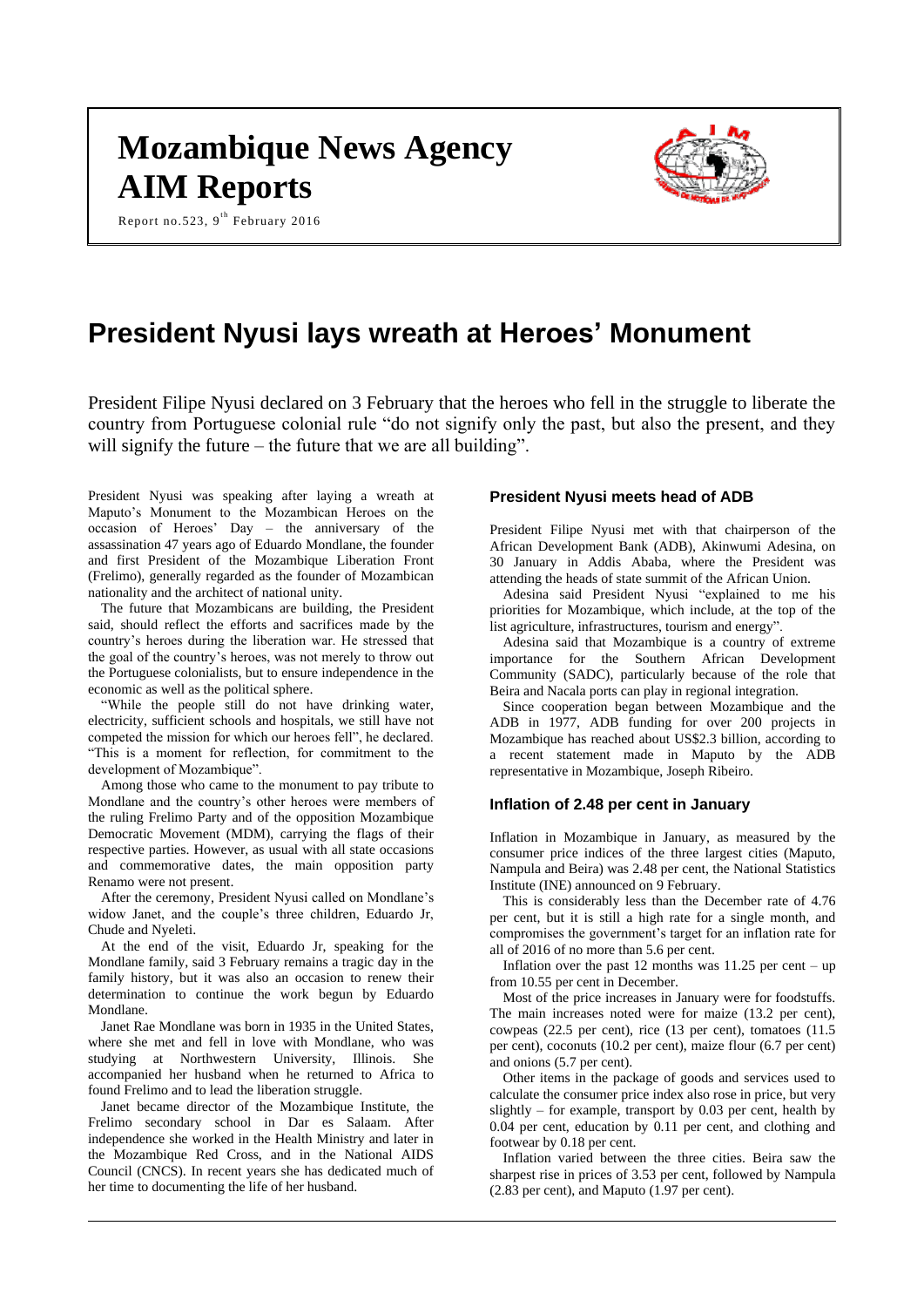# **Renamo threatens to block roads**

Mozambique's largest opposition party Renamo on 8 February threatened to set up road blocks on key highways in the centre of the country.

Speaking at a press conference in the central city of Beira, the Renamo head of mobilization in Sofala province, Horacio Calavete, said Renamo would set up armed road blocks on the main north-south highway between the Save River and the Inchope crossroads in Manica province. There would also be "control points" on the roads from Inchope to Caia, the bridge over the Zambezi River, and from Inchope to the western city of Tete.

This threat to use the Renamo militia to interfere with traffic on major roads is similar to the threat made by the head of the Renamo information department, Jeronimo Malagueta, in June 2013. That was the prelude to a low-level Renamo insurgency, mostly in Sofala, which included lethal ambushes against vehicles travelling on the north-south road.

Calavete's threats amount to tearing up the agreement of 5 September 2014 on a cessation of military hostilities, signed by Renamo leader Afonso Dhlakama and by the then President, Armando Guebuza.

Calavete said the decision to set up road blocks was taken by Dhlakama himself, who is currently living in a hideout in the Satunjira region of the Sofala district of Gorongosa. He said the decision had been taken in protest against the alleged murder and kidnapping of Renamo members and officials "every day".

Dhlakama had met in his camp on 6 February with Renamo "generals" and other military personnel, who were said to have advised Dhlakama "to take measures".

"Due to terrorism against our members, many of our cadres are not undertaking political activities", Calavete said. "Plain clothes policemen and soldiers are torturing and murdering our members. Hence the measure of controlling vehicles is irreversible".

Calavete said that only "suspect" vehicles would be stopped – and by "suspect" he seemed to mean vehicles believed to be carrying members of the defence and security forces.

Renamo states that six of its members have disappeared in Sofala. The bodies of two of them were later discovered.

There have also been a string of abductions and killings of local state officials and members of the ruling Frelimo Party in Sofala, allegedly carried out by members of the Renamo militia. Asked about these killings, Calavete said he had no information.

Meanwhile, the police have made little headway in investigating the attempted assassination of Renamo General Secretary Manuel Bissopo in Beira on 20 January. On 8 February the Sofala provincial police command claimed that the other survivors of the attack are not cooperating in the investigation.

In addition to Bissopo himself, who was driving the car, and his bodyguard, who was shot dead, there were believed to be two other people in the vehicle. The police press officer in Sofala, Sididi Paulo, said the police have notified the other passengers in the car, but they have not come forward to give statements.

Asked about this, Calavete denied that Renamo is not cooperating in the investigation, but remitted all details to a future press conference.

Bissopo is still in South Africa where he was evacuated for medical treatment two days after the attack. His condition is said to be stable.

# **Community leader shot**

Armed men, believed to be members of Renamo's illicit militia, shot a community leader in Nhamatanda district, in the central province of Sofala, on 5 February.

Cipriano Sineque, community leader of the Nhamatanda locality of Bebedo, and his son, 22 year old Antonio Cipriano, were shot at their home. Sineque was seriously injured in the area of his collar-bone, while his son was shot in the right foot. Both are undergoing medical treatment in Beira Central Hospital.

From their hospital beds, they told reporters that the attack was carried out by six men armed with AK-47 assault rifles.

"They knocked on the door, with the intention of murdering my father", said Cipriano. "Because we took a long time to come out, they started to burn the house down. That was when my father decided to come out to save the other members of the family, particularly the children. They opened fire and my father was the first to be hit. The attackers stole a duck and some money, and then left, thinking my father was dead".

The head of the Bebedo locality, Bernabe Ndapitaia, who accompanied the wounded men to the Beira hospital, said that Renamo is targeting traditional chiefs and community leaders, in an attempt to weaken these authorities. This was the fourth such incident in the area.

"All the community leaders in that area no longer sleep at home, because they are afraid the Renamo men will come after them", said Ndapitaia. "The Renamo men have drawn up a list of their victims".

"Fear has spread through the area", he added. "People are even afraid to go to their fields".

# **Policeman who shot taxi driver faces murder charge**

The policeman who shot a citizen dead in a market in the central city of Beira on 7 February is facing a charge of first degree murder, according to a spokesperson for the Sofala Provincial Police Command.

The problem arose when a member of the armed forces (FADM), who was in plain clothes, spotted two uniformed policemen drinking in an informal bar in the Matacuane market. According to a report in the news sheet "Mediafax", the off-duty soldier asked the two policemen to stop drinking, pointing out that the their behaviour was damaging the image of the entire defence and security apparatus,

An argument ensued, and was still under way when a young taxi driver stopped his three wheeler cab (known as a "txopela") nearby to attend a call on his mobile phone. The policemen jumped to the conclusion that he was using his phone to film them drinking. Even if this were true, there would be nothing improper about filming in a public place.

One of the policemen pulled out his pistol and shot the taxi driver in the head at point blank range. He died on the spot.

The market erupted in fury and turned on the police. One of the policemen and the off-duty soldier managed to escape, but the crowd grabbed the second policeman, believed to be the one who fired the shot, and beat him severely. Only the arrival of two police cars saved him from lynching.

He was taken to Beira Central Hospital in a coma. The Police Command, however, seems to have accepted that he was responsible for what had happened, and announced that he will face a murder charge as well as internal disciplinary proceedings.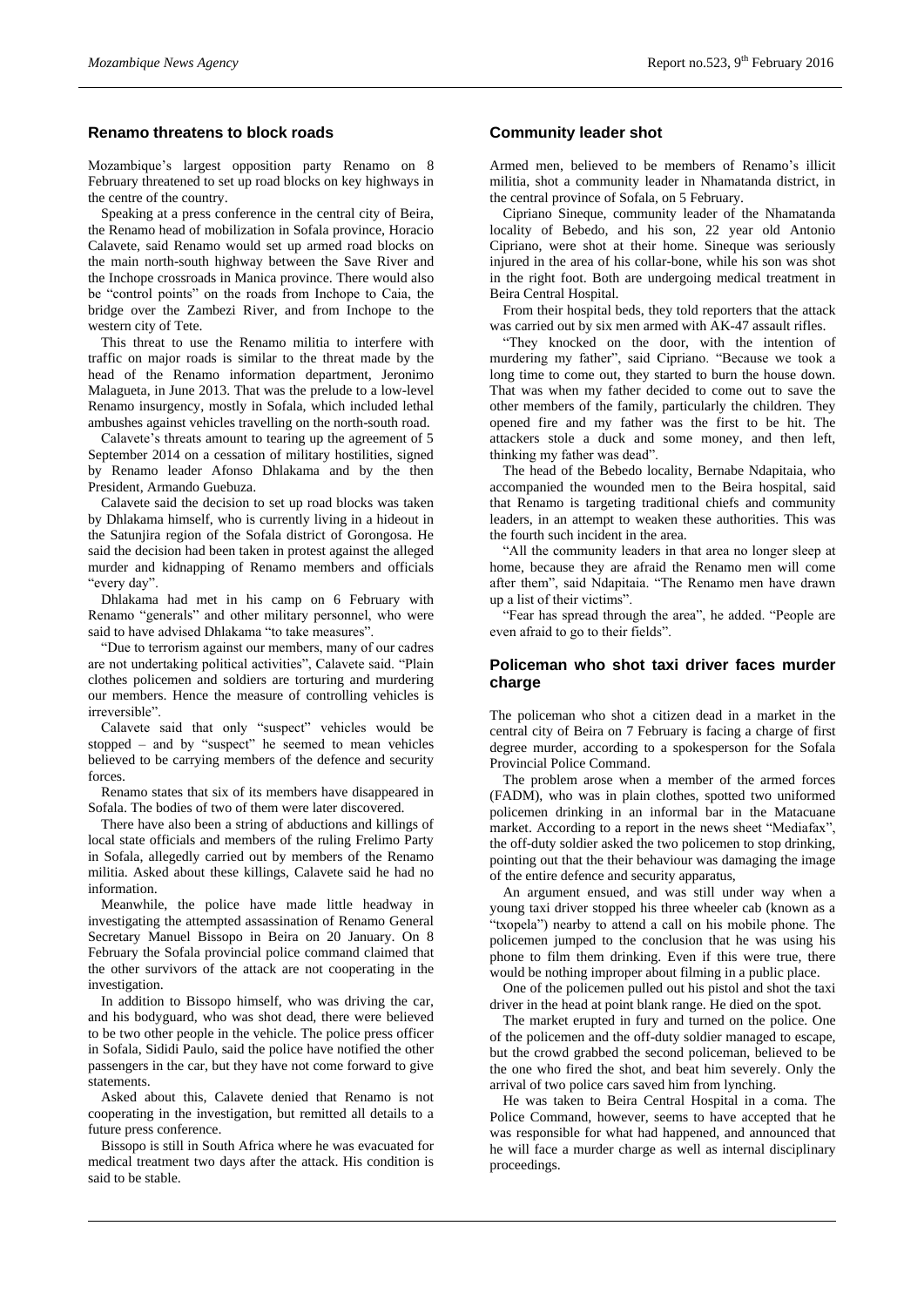### **Britain to assist with solar power**

The Mozambican and British governments signed a memorandum of understanding in Maputo on 8 February on solar power and other renewable energies.

The memorandum was signed by the Minister of Mineral Resources and Energy, Pedro Couto, and the British Minister of International Development, Nicholas Hurd, who was on a two day visit to Mozambique.

The purpose of the memorandum is to create a partnership between the two governments to promote a more active market in renewable energies and expand access to solar power in the more remote rural areas.

The memorandum, Couto said, "draws attention to the importance of this link in the national energy system and of the great possibilities which are currently being opened with the technological advances in the area of renewable energies and solar power, which could allow us to produce these forms of energy at lower costs".

Couto said Mozambique has an energy programme that covers all the various forms of electricity generation, both for domestic consumption and for export to other southern African countries. Solar power and other renewables were part of this mix.

The memorandum is part of the British government's "Energy Africa" campaign which seeks to speed up universal access to electricity in sub-Saharan Africa, through expanding the use of solar power. According to a British government press release, this will be achieved "through removing regulatory and political obstacles to expansion of the market, and better coordination of support from donors to the sector as a whole".

Hurd said that Mozambican and British governments have been working together for many years "to improve access to education, water and sanitation and health care. But our vision is a future in which Mozambique can sustain itself with its own resources". Essential to this vision, he added, was economic development which depended on access to clean energy. "We think it important that Mozambique should make use of all its resources, including the sun", he said.

#### **45 deaths from storms and floods**

45 people have died in the storms and floods which have hit parts of northern Mozambique since the start of the current rainy season in October.

Speaking at a Maputo press conference on 5 February, the director of the National Operational Emergency Centre (CENOE), Mauricio Xerinda, said that the deaths were caused by high winds, lightning strikes, and floods resulting from torrential rains.

Since October, the number of people affected by flooding is around 26,000. Over this period, 1,202 houses have been destroyed and a further 3,941 have been damaged.

While heavy rains have hit parts of the north, in southern Mozambique severe drought, blamed on the "El Nino" weather phenomenon, has plunged 167,000 people into food insecurity. If the drought continues until March, the number of people at risk of hunger could rise to two million.

According to the Crops and Early Warning Department of the Ministry of Agriculture, in the southern provinces 256,591 hectares of crops have been lost, which is 43 per cent of the total area sown. The figure for the central provinces is 180,440 hectares, which is nine per cent of the area sown. About 200,000 producers have lost their crops.

In the north of the country, however, good harvests are expected of maize, cassava and rice.

# **Fire at port caused US\$2.4 million of damage**

The fire that broke out at on13 December at the grain terminal in the port of Matola during an abortive attempt to steal fuel from a pipeline running past the terminal caused damage estimated at US\$2.4 million, the government spokesperson, Deputy Health Minister Mouzinho Saide, announced on 2 February.

Speaking to reporters at the end of a session of the Council of Ministers (Cabinet), Saide said the theft and fire were caused "by the vulnerability of the place, since security measures were not taken with due rigour, notably access to the port installations by land and by sea, which has proven to be very fragile". This was no accident, since police and private security staff were involved in the theft.

Summarising the conclusions of the report from the commission of inquiry set up to investigate the fire, Saide revealed that the management of the grain terminal has been suspended, and a number of arrests have been made.

The Council of Ministers also approved a bill that will create three new districts in the southern province of Gaza. The bill establishes the boundaries of the new districts of Chonguene, Limpopo and Mapai, and will now go before the parliament for approval.

These places are currently all administrative posts (the next rung down the ladder of the public administration from districts), and are now being upgraded. If the bill is passed, it will bring the total number of districts in the country to 154.

# **Traffic at Maputo port falls by 19 per cent**

The Maputo Port Development Company (MPDC) on 2 February reported a decline in traffic in the port of 19.2 per cent in 2015. The port handled 19.1 million tonnes of cargo on 2014, but this dropped to 15.6 million tonnes in 2015.

MPDC blamed this decline on "the current difficult conditions in international markets, with a sharp fall in commodity prices compared with previous years". The most serious declines were in two minerals exported from South Africa via Maputo – coal and magnetite. But there were also declines in goods handled by the sugar and vehicle terminals.

"To combat this negative trend", the release continued, "MPDC in mid-2015 embarked on a strategy to diversify its markets, while maintaining the level of investment in its port expansion programme".

MPDC remain optimistic about the future, and by the end of its lease on the port, in 2033, it expects to have achieved a capacity to handle 40 million tonnes of cargo a year.

Some of the main investments in 2015 were a new port road, expansion of the ferro-chrome terminal, the start of expansion of the container terminal, and the acquisition of two new mobile cranes. Despite the decline in traffic, the planned investments will continue, MPDC pledges.

The most important activity planned for 2016 is to dredge the port access channel to a depth of 14.2 metres, allowing the port to accommodate ships of up to 80,000 tonnes.

Work will also continue in 2016 on the ferro-chrome and container terminals, and a new grain terminal will be built.

MPDC is a consortium between Mozambique's publiclyowned port and rail company, CFM, with 49 per cent of the shares, and Portus Indico with 51 per cent. Portus Indico is owned by DP World of Dubai, Grindrod of South Africa and the Mozambican company Mozambique Gestores.

The Mozambican government leased the port to MPDC in 2003 for 15 years, and in 2009 the lease was extended for a further 15 years expiring in 2033.